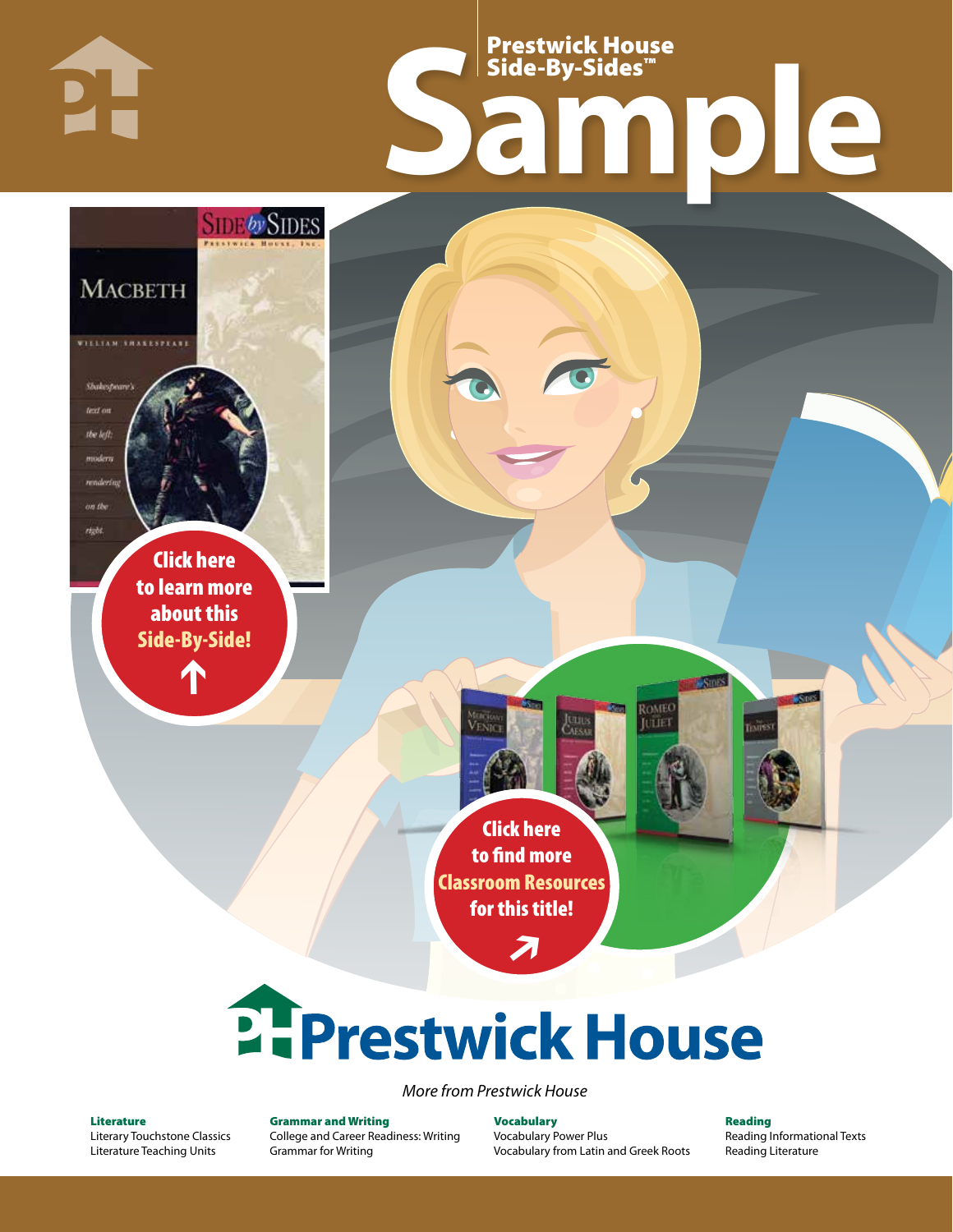

# **DRA MATIS PERSONAE**

DUNCAN, King of ScotlandMACBETH, Thane of Glamis and Cawdor, a general in the King's armyLADY MACBETH, his wifeMACDUFF, Thane of Fife, a nobleman of ScotlandLADY MACDUFF, his wifeMALCOLM, elder son of DuncanDONALBAIN, younger son of DuncanBANQUO, Thane of Lochaber, a general in the King's armyFLEANCE, his sonLENNOX, nobleman of ScotlandROSS, nobleman of ScotlandMENTEITH, nobleman of ScotlandANGUS, nobleman of ScotlandCAITHNESS, nobleman of ScotlandSIWARD, Earl of Northumberland, general of the English forcesYOUNG SIWARD, his sonSEYTON, attendant to MacbethHECATE, Queen of the WitchesThe Three WitchesBoy, Son of MacduffGentlewoman attending on Lady MacbethAn English DoctorA Scottish DoctorA SergeantA PorterAn Old ManThe Ghost of Banquo and other ApparitionsLords, Gentlemen, Officers, Soldiers, Murderers, Attendants,and Messengers

SCENE: Scotland and England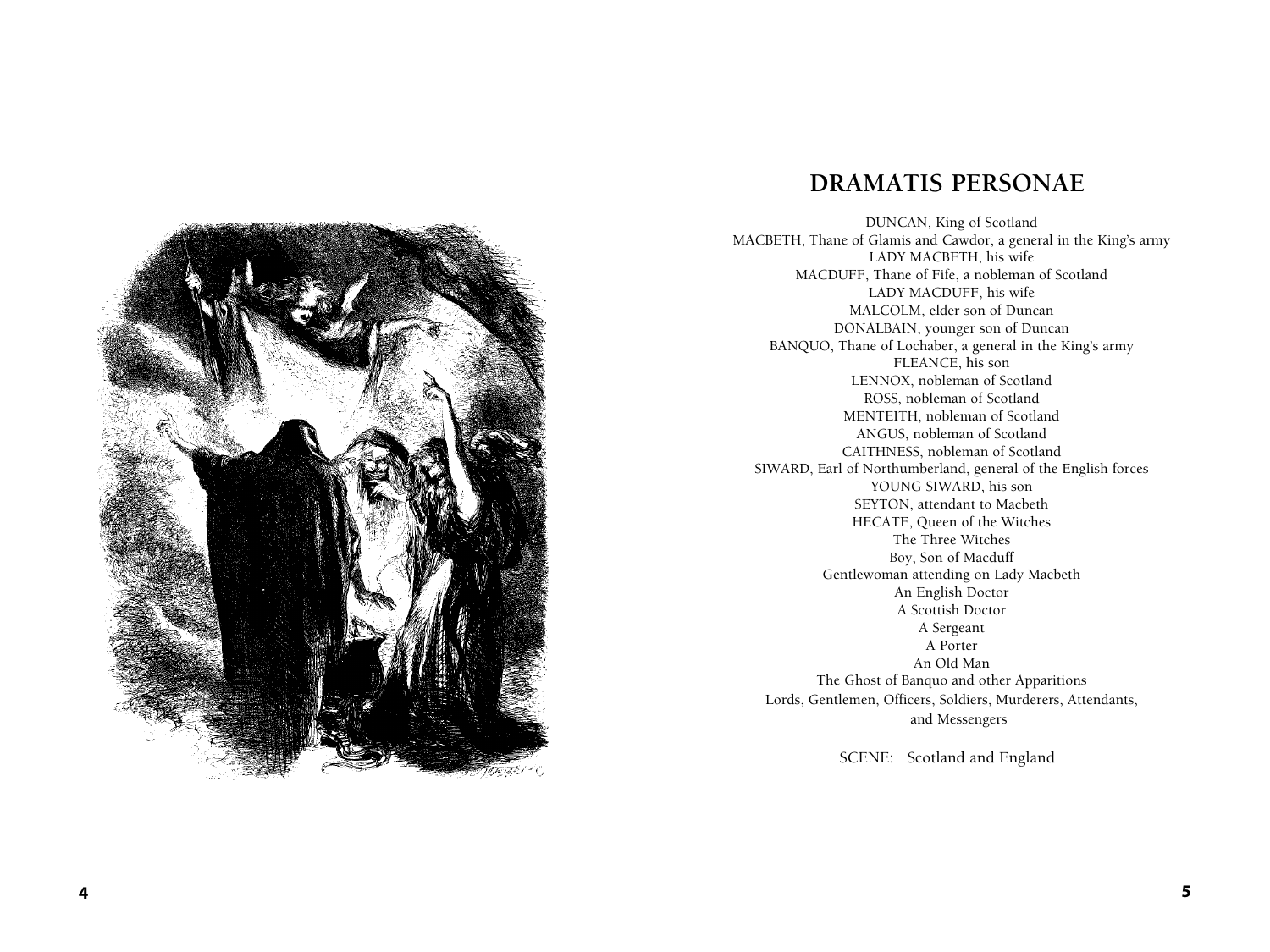# **SCENE 2 A camp near Forres. Alarum within.**

*[Enter Duncan, Malcolm, Donalbain, Lennox, with Attendants, meeting a bleeding Sergeant.]*

**Duncan:** What bloody man is that? He can report,As seemeth by his plight, of the revoltThe newest state.

**Malcolm:** This is the sergeant,

5 Who, like a good and hardy soldier fought'Gainst my captivity. Hail, brave friend!Say to the King the knowledge of the broilAs thou didst leave it.

**Sergeant:** Doubtful it stood,

10 As two spent swimmers that do cling togetherAnd choke their art. The merciless Macdonwald—Worthy to be a rebel, for to thatThe multiplying villainies of natureDo swarm upon him—from the western isles

- 15 Of kerns and gallowglasses is supplied;And fortune, on his damned quarrel smiling,Show'd like a rebel's whore, but all's too weak; For brave Macbeth—well he deserves that name— Disdaining fortune, with his brandish'd steel,
- 20 Which smoked with bloody execution,Like valor's minion carved out his passageTill he faced the slave,Which ne'er shook hands, nor bade farewell to him,Till he unseam'd him from the nave to the chaps,
- 25 And fix'd his head upon our battlements.

**Duncan:** O valiant cousin! Worthy gentleman!

**Sergeant:** As whence the sun 'gins his reflectionShipwrecking storms and direful thunders break,

# **SCENE 2 A camp near Forres. Bell within***.*

[Enter Duncan, Malcolm, Donalbain, Lennox, with Attendants, meeting a bleeding sergeant.]

*Duncan: What bloody man is this? By his looks he can report the current news of the revolt.* 

*Malcolm: This is the sergeant who, like a good and hardy soldier fought against my capture. Hail, brave friend! Tell the King your knowledge of the fight as you left it.* 

*Sergeant: It was in a deadlock, like two tired swimmers that clutch each other, unable to swim together. The merciless Macdonwald—wellsuited to be a rebel, in whom the multiplying evils of nature swarm, is supplied from Ireland with foot soldiers and heavy infantry. And Fortune seemed to smile on his rebel's cause. But to no avail; for brave Macbeth—well he deserves that name—disdaining Fortune, with his shining sword, which smoked with bloody execution, like Valor's favorite carved out his path until he faced Macdonwald. Without shaking hands or bidding him farewell, Macbeth cut him from the belly button to the chin and placed his severed head over our battlements.* 

*Duncan: O, valiant cousin! Worthy gentleman!* 

*Sergeant: As from the east, where the sun rises but where shipwrecking storms and fearful thunders also begin, so also that*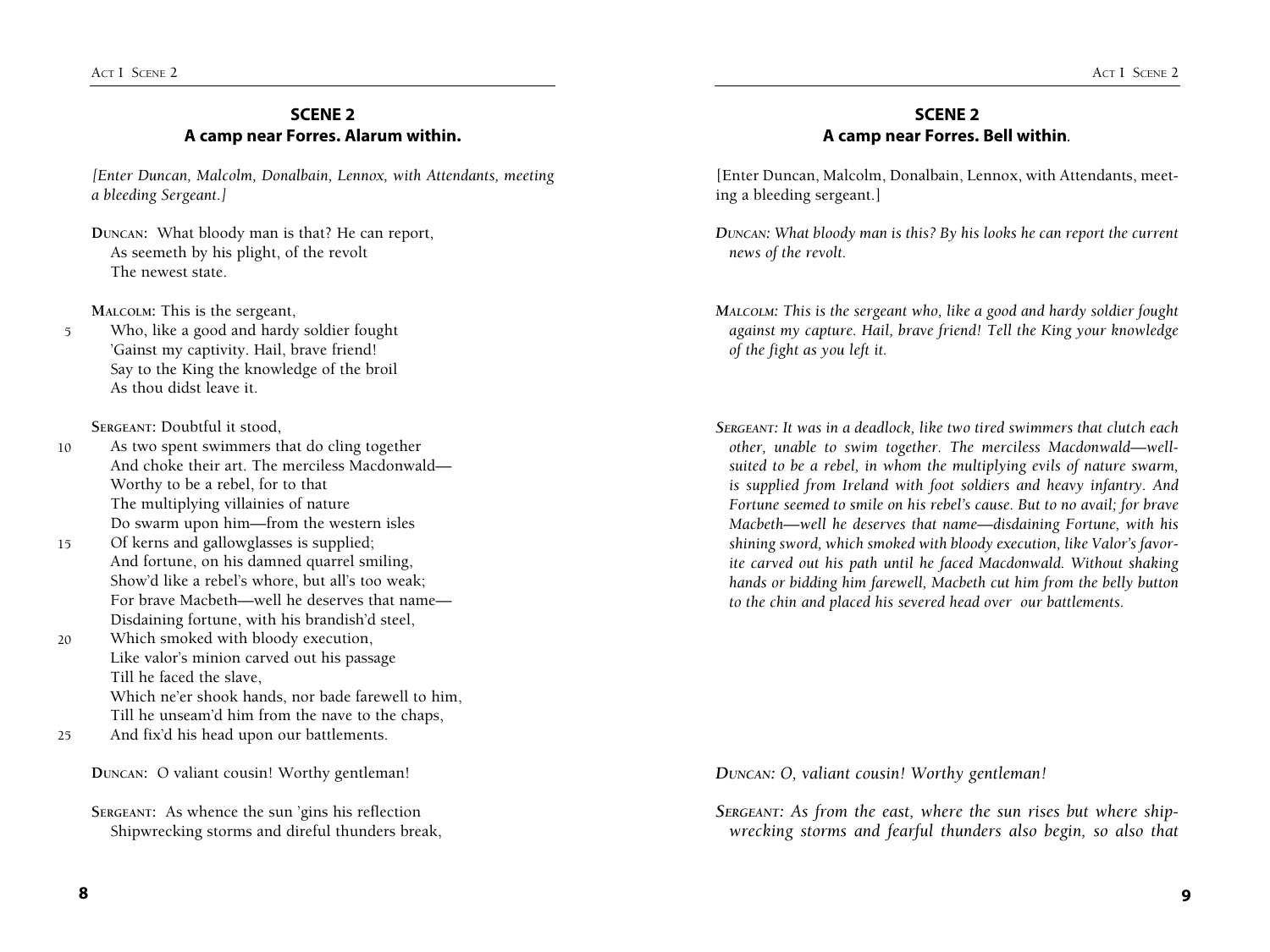**Messenger:** The king comes here tonight.

LADY MACBETH: Thou'rt mad to say it! Is not thy master with him? who, were't so,Would have inform'd for preparation. 30

**Messenger:** So please you, it is true: our thane is coming.One of my fellows had the speed of him,

Who, almost dead for breath, had scarcely moreThan would make up his message. 35

LADY MACBETH: Give him tending; He brings great news.*[Exit Messenger.]*  The raven himself is hoarse

- 40 That croaks the fatal entrance of DuncanUnder my battlements. Come, you spiritsThat tend on mortal thoughts, unsex me hereAnd fill me, from the crown to the toe, top-fullOf direst cruelty! Make thick my blood,
- 45 Stop up the access and passage to remorse,That no compunctious visitings of natureShake my fell purpose nor keep peace betweenThe effect and it! Come to my woman's breasts,And take my milk for gall, you murdering ministers,
- 50 Wherever in your sightless substancesYou wait on nature's mischief! Come, thick night,And pall thee in the dunnest smoke of hell,That my keen knife see not the wound it makes,Nor heaven peep through the blanket of the dark
- 55 To cry, "Hold, hold!"

*[Enter Macbeth.]* 

Great Glamis! Worthy Cawdor!Greater than both, by the all-hail hereafter!Thy letters have transported me beyondThis ignorant present, and I feel now

The future in the instant. 60

*Messenger: The king comes here tonight.* 

- *Lady Macbeth: You are mad to say it! Is your master not with him? If it were the case, he would have told us to prepare.*
- *Messenger: If it please you, it is true; our lord is coming. One of my men was quicker and almost out of breath. He scarcely had enough to give this message.*

*Lady Macbeth: Tend to him; he brings great news.* 

# [Exit Messenger.]

 *The raven himself croaks the fatal entrance of Duncan under my battlements. Come, spirits who tend on murderous thoughts, make me feel unsympathetic and fill me from head to toe with desperate cruelty! Make thick my blood; and stop up all access and passage to remorse so that no compassion will shake my savage purpose nor come between my intentions and their actions. Come to my woman's breasts and take my milk for vinegar, you murdering ministers, from wherever it is you wait on nature's mischief! Come, thick night, and wrap me in the murkiest smoke of hell so that my keen knife does not see the wound it makes, nor may heaven peep through the blanket of darkness to cry, "Stop, stop!"* 

[Enter Macbeth.]

 *Great Glamis! Worthy Cawdor! Made greater than both by the "allhail" yet to come. Your letters have carried me beyond this ignorant present, and I feel now the entire future in this instant.*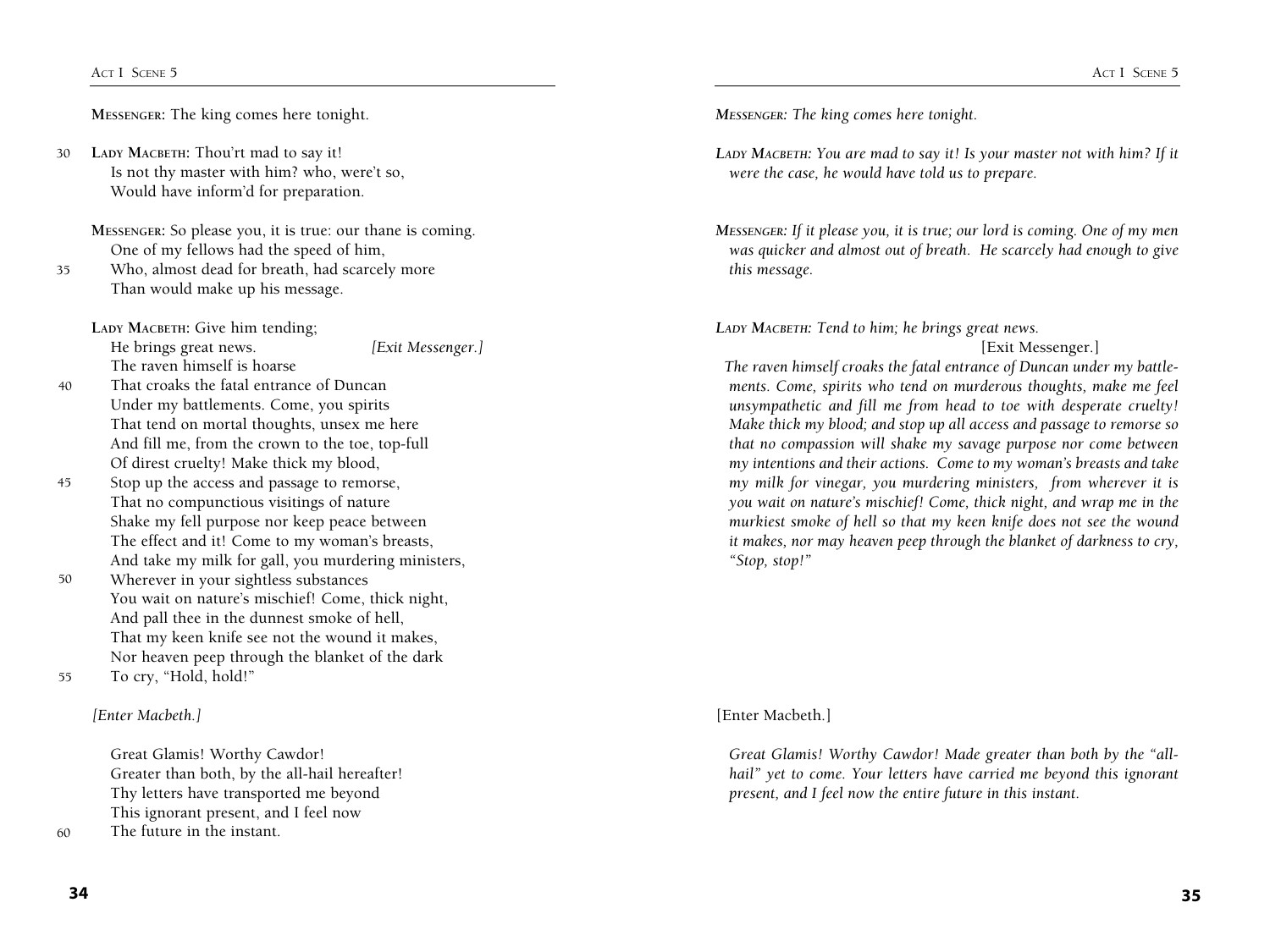|        | MACBETH: Go bid thy mistress, when my drink is ready, | MACBETH: Go bid your mistress to strike upon the bell when my drink is      |  |
|--------|-------------------------------------------------------|-----------------------------------------------------------------------------|--|
| 40     | She strike upon the bell. Get thee to bed.            | ready. Then get to bed.                                                     |  |
|        | [Exit Servant.]                                       | [Exit Servant.]                                                             |  |
|        | Is this a dagger which I see before me,               | [His gaze suddenly arrested by a sight across the room.]                    |  |
|        | The handle toward my hand? Come, let me clutch thee.  | Is this a dagger that I see in front of me with the handle toward my        |  |
|        | I have thee not, and yet I see thee still.            | hand? Come, let me clutch you. [Reaches for the dagger he imag-             |  |
|        | Art thou not, fatal vision, sensible                  | ines.] I don't have you, and yet I still see you. Fatal vision, are you not |  |
| 45     | To feeling as to sight? Or art thou but               | as real to feeling as to sight? Or are you only an imaginary dagger, a      |  |
|        | A dagger of the mind, a false creation,               | false illusion coming from the heat-oppressed brain? I see you yet, in      |  |
|        | Proceeding from the heat-oppressed brain?             | form as real as this one which I now draw. You lead me in the direc-        |  |
|        | I see thee yet, in form as palpable                   | tion that I was going, and such an instrument as this was I to use. My      |  |
|        | As this which now I draw.                             | eyes are made the fool by the other senses. I see you still, and on my      |  |
| 50     | Thou marshall'st me the way that I was going,         | blade and hand are drops of blood which were not there before. This         |  |
|        | And such an instrument I was to use.                  | is not real. It is the murderous business which tricks my eyes. Now in      |  |
|        | Mine eyes are made the fools o' the other senses,     | one half the world nature seems dead, and while wicked dreams abuse         |  |
|        | Or else worth all the rest. I see thee still,         | sleep, witchcraft celebrates its queen's offerings; and withered Murder,    |  |
|        | And on thy blade and dudgeon gouts of blood,          | alarmed by his sentinel, the wolf (whose howls mark his watch) moves        |  |
| 55     | Which was not so before. There's no such thing:       | with his silent pace, like a ghost, toward his purpose. You, firm earth,    |  |
|        | It is the bloody business which informs               | do not hear my steps nor the stealthy way in which I move, for fear the     |  |
|        | Thus to mine eyes. Now o'er the one half-world        | very stones will tell of my whereabouts and take the horror from this       |  |
|        | Nature seems dead, and wicked dreams abuse            | time, which now suits it perfectly. But while I threaten, Duncan lives;     |  |
|        | The curtain'd sleep; witchcraft celebrates            | these too cold words delay me from my hot deeds.                            |  |
| 60     | Pale Hecate's offerings; and wither'd Murder,         | [A bell rings.]                                                             |  |
|        | Alarum'd by his sentinel, the wolf,                   | I go, and it is done; the bell invites me to the crime. Do not hear         |  |
|        | Whose howl's his watch, thus with his stealthy pace,  | it, Duncan, for it is a sound that summons you to heaven, or to             |  |
|        | With Tarquin's ravishing strides, towards his design  | hell.                                                                       |  |
|        | Moves like a ghost. Thou sure and firm-set earth,     |                                                                             |  |
| 65     | Hear not my steps, which way they walk, for fear      | [Exit.]                                                                     |  |
|        | Thy very stones prate of my whereabout,               |                                                                             |  |
|        | And take the present horror from the time,            |                                                                             |  |
|        | Which now suits with it. Whiles I threat, he lives;   |                                                                             |  |
|        | Words to the heat of deeds too cold breath gives.     |                                                                             |  |
|        | [A bell rings.]                                       |                                                                             |  |
| $70\,$ | I go, and it is done: the bell invites me.            |                                                                             |  |
|        | Hear it not, Duncan, for it is a knell                |                                                                             |  |
|        | That summons thee to heaven, or to hell.              |                                                                             |  |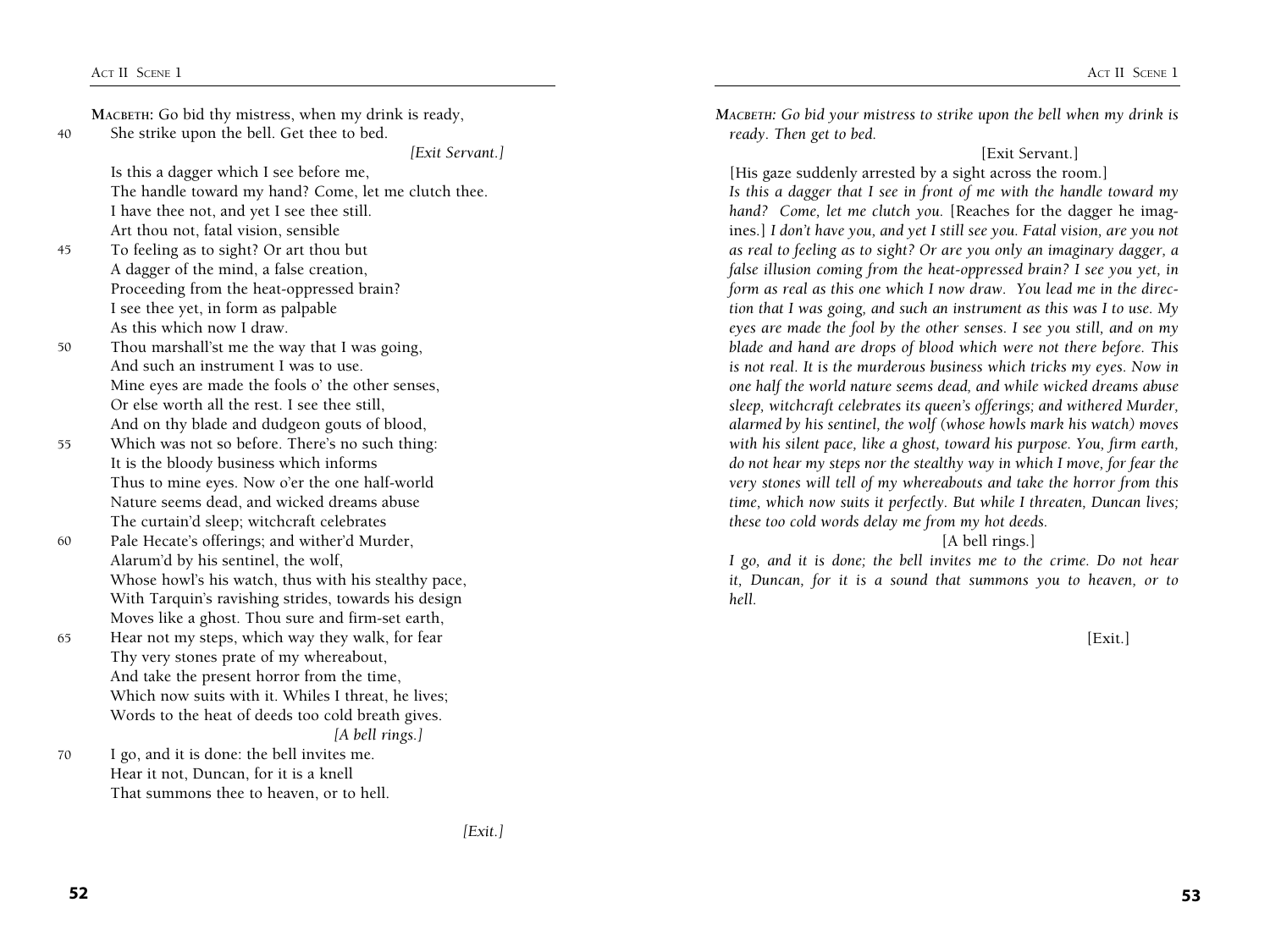125 For ruin's wasteful entrance: there, the murderers,Steep'd in the colors of their trade, their daggersUnmannerly breech'd with gore. Who could refrain,That had a heart to love, and in that heartCourage to make's love known?

**Lady Macbeth:** Help me hence, ho!

130 MACDUFF: Look to the lady.

> **Malcolm:** *[Aside to Donalbain.]* Why do we hold our tongues,That most may claim this argument for ours?

**Donalbain:** *[Aside to Malcolm.]* What should be spoken here, where our fate, Hid in an auger-hole, may rush and seize us?

135 Let's away;Our tears are not yet brew'd.

> **Malcolm:** *[Aside to Donalbain.]* Nor our strong sorrowUpon the foot of motion.

140 **Banquo:** Look to the lady:

> *[Lady Macbeth is carried out.]*  And when we have our naked frailties hid,That suffer in exposure, let us meetAnd question this most bloody piece of workTo know it further. Fears and scruples shake us:

145 In the great hand of God I stand, and thenceAgainst the undivulged pretence I fightOf treasonous malice.

**Macduff:** And so do I.

**All:** So all.

*could stop himself, if he had a heart to love, and in that heart thecourage to make his love known?* 

*Lady Macbeth: Help me, please!* 

*Macduff: Look after the lady.* 

- *Malcolm:* [Aside to Donalbain.] *Why do we not speak, we, who should be doing most of the talking?*
- *Donalbain:* [Aside to Malcolm.] *What can be spoken here, where our fate, which is still unclear, could rush in and seize us? Let's leave; our tears are not yet begun.*

*Malcolm:* [Aside to Donalbain.] *Nor has our strong sorrow begun to correct this.* 

*Banquo: Look after the lady.* 

[Lady Macbeth is carried out.]  *And when we have clothed ourselves properly, let us meet and question this bloody piece of work in order to understand it better. Fears and doubts shake us. In the great hand of God I stand, and I fight against the secret reason for this treason.*

*Macduff: And so do I.* 

*All: So all.* 

*Macbeth: Let's get dressed quickly and meet together in the great hall.*

<sup>150</sup> **Macbeth:** Let's briefly put on manly readinessAnd meet i' the hall together.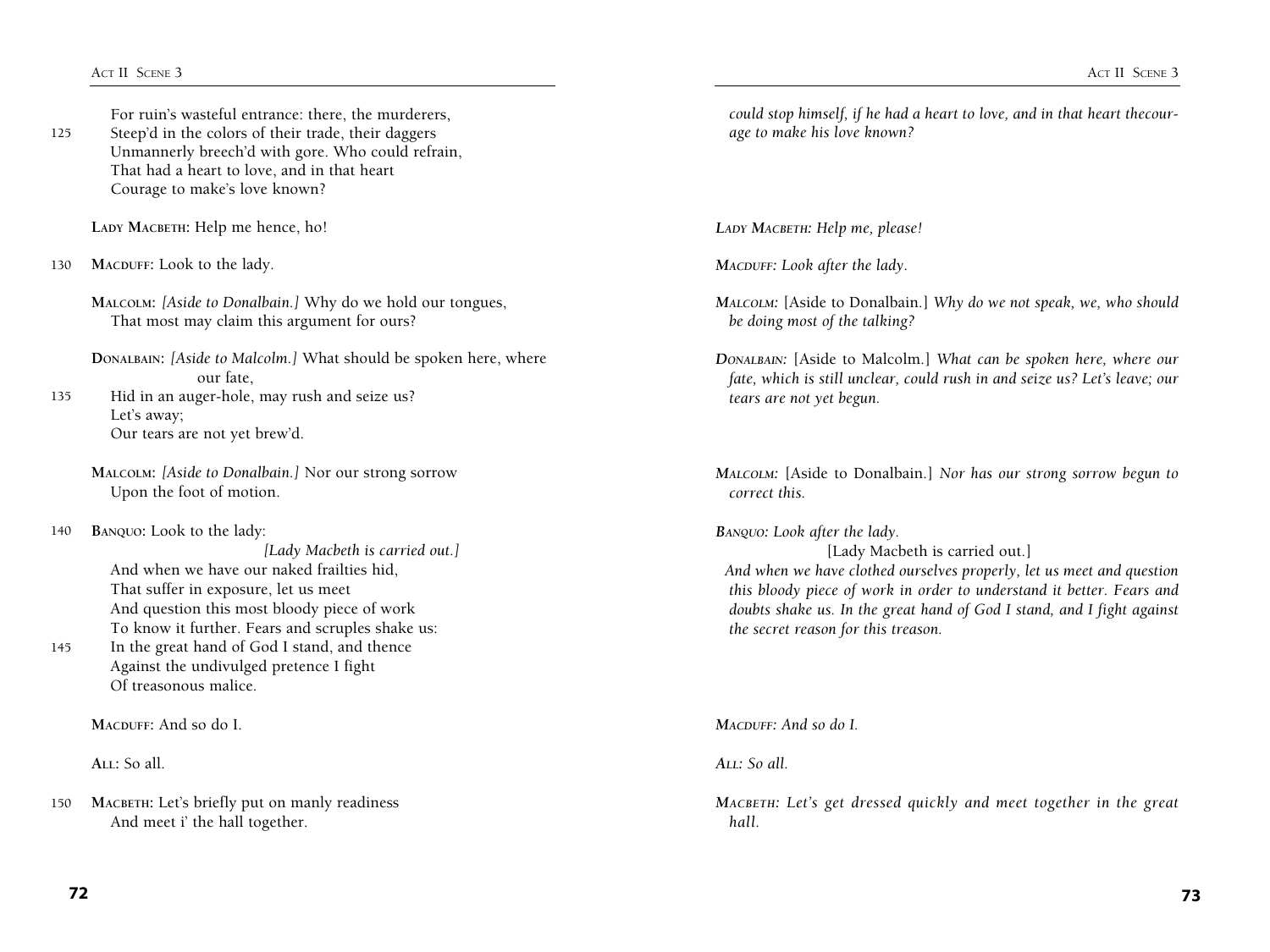| <b>SCENE 2</b><br>The palace. |                                                                                                                                                                                                                                                                                                                                                                                                                                                                                                                   | <b>SCENE 2</b><br>The palace. |                                                                                                                                                                                                                                                                                                                                                                                                                                                                                                                                                                                                                         |         |  |
|-------------------------------|-------------------------------------------------------------------------------------------------------------------------------------------------------------------------------------------------------------------------------------------------------------------------------------------------------------------------------------------------------------------------------------------------------------------------------------------------------------------------------------------------------------------|-------------------------------|-------------------------------------------------------------------------------------------------------------------------------------------------------------------------------------------------------------------------------------------------------------------------------------------------------------------------------------------------------------------------------------------------------------------------------------------------------------------------------------------------------------------------------------------------------------------------------------------------------------------------|---------|--|
|                               | [Enter Lady Macbeth and a Servant.]                                                                                                                                                                                                                                                                                                                                                                                                                                                                               |                               | [Enter Lady Macbeth and a Servant.]                                                                                                                                                                                                                                                                                                                                                                                                                                                                                                                                                                                     |         |  |
|                               | LADY MACBETH: Is Banquo gone from court?                                                                                                                                                                                                                                                                                                                                                                                                                                                                          |                               | LADY MACBETH: Has Banquo left the court?                                                                                                                                                                                                                                                                                                                                                                                                                                                                                                                                                                                |         |  |
|                               | SERVANT: Ay, madam, but returns again tonight.                                                                                                                                                                                                                                                                                                                                                                                                                                                                    |                               | SERVANT: Yes, madam, but he returns again tonight.                                                                                                                                                                                                                                                                                                                                                                                                                                                                                                                                                                      |         |  |
|                               | LADY MACBETH: Say to the King I would attend his leisure<br>For a few words.                                                                                                                                                                                                                                                                                                                                                                                                                                      |                               | LADY MACBETH: Say to the king that I wish to speak a few words<br>with him.                                                                                                                                                                                                                                                                                                                                                                                                                                                                                                                                             |         |  |
| $5^{\circ}$                   | SERVANT: Madam, I will.                                                                                                                                                                                                                                                                                                                                                                                                                                                                                           | [Exit.]                       | SERVANT: Madam, I will.                                                                                                                                                                                                                                                                                                                                                                                                                                                                                                                                                                                                 | [Exit.] |  |
|                               | LADY MACBETH: Nought's had, all's spent,<br>Where our desire is got without content.<br>'Tis safer to be that which we destroy<br>Than by destruction dwell in doubtful joy.                                                                                                                                                                                                                                                                                                                                      |                               | LADY MACBETH: All our efforts have been wasted if we can't be con-<br>tent in our new life. It is safer to be Duncan than to dwell in such<br>apprehension.                                                                                                                                                                                                                                                                                                                                                                                                                                                             |         |  |
|                               | [Enter Macbeth.]                                                                                                                                                                                                                                                                                                                                                                                                                                                                                                  |                               | [Enter Macbeth.]                                                                                                                                                                                                                                                                                                                                                                                                                                                                                                                                                                                                        |         |  |
| 10                            | How now, my lord! Why do you keep alone,<br>Of sorriest fancies your companions making,<br>Using those thoughts which should indeed have died<br>With them they think on? Things without all remedy<br>Should be without regard. What's done is done.                                                                                                                                                                                                                                                             |                               | What, my lord! Why do you keep by yourself, making strange fanta-<br>sies your companions and thinking those thoughts which should have<br>died with Duncan? Things without a cure should not be thought upon.<br>What's done is done.                                                                                                                                                                                                                                                                                                                                                                                  |         |  |
| 15                            | MACBETH: We have scotch'd the snake, not kill'd it.<br>She'll close and be herself, whilst our poor malice<br>Remains in danger of her former tooth.<br>But let the frame of things disjoint, both the worlds suffer,<br>Ere we will eat our meal in fear and sleep<br>In the affliction of these terrible dreams<br>That shake us nightly. Better be with the dead,<br>Whom we, to gain our peace, have sent to peace,<br>Than on the torture of the mind to lie<br>In restless ecstasy. Duncan is in his grave; |                               | MACBETH: We have cut the snake, not killed it; she'll heal and be whole<br>while our feeble attempt remains in danger of revenge. But let the<br>universe fall apart, both heaven and earth suffer, before we will<br>eat our meals in fear and sleep in the nightmares which shake us<br>nightly. It is better to be with the dead, whom we have sent to peace<br>to gain our peace, rather than lie here in wretched agony. Duncan is<br>in his grave; he sleeps well after life's fitful fever. Treason has done<br>his worst. No knife, poison, civil war, foreign invasion, nothing, can<br>touch him any further. |         |  |
| 20                            |                                                                                                                                                                                                                                                                                                                                                                                                                                                                                                                   |                               |                                                                                                                                                                                                                                                                                                                                                                                                                                                                                                                                                                                                                         |         |  |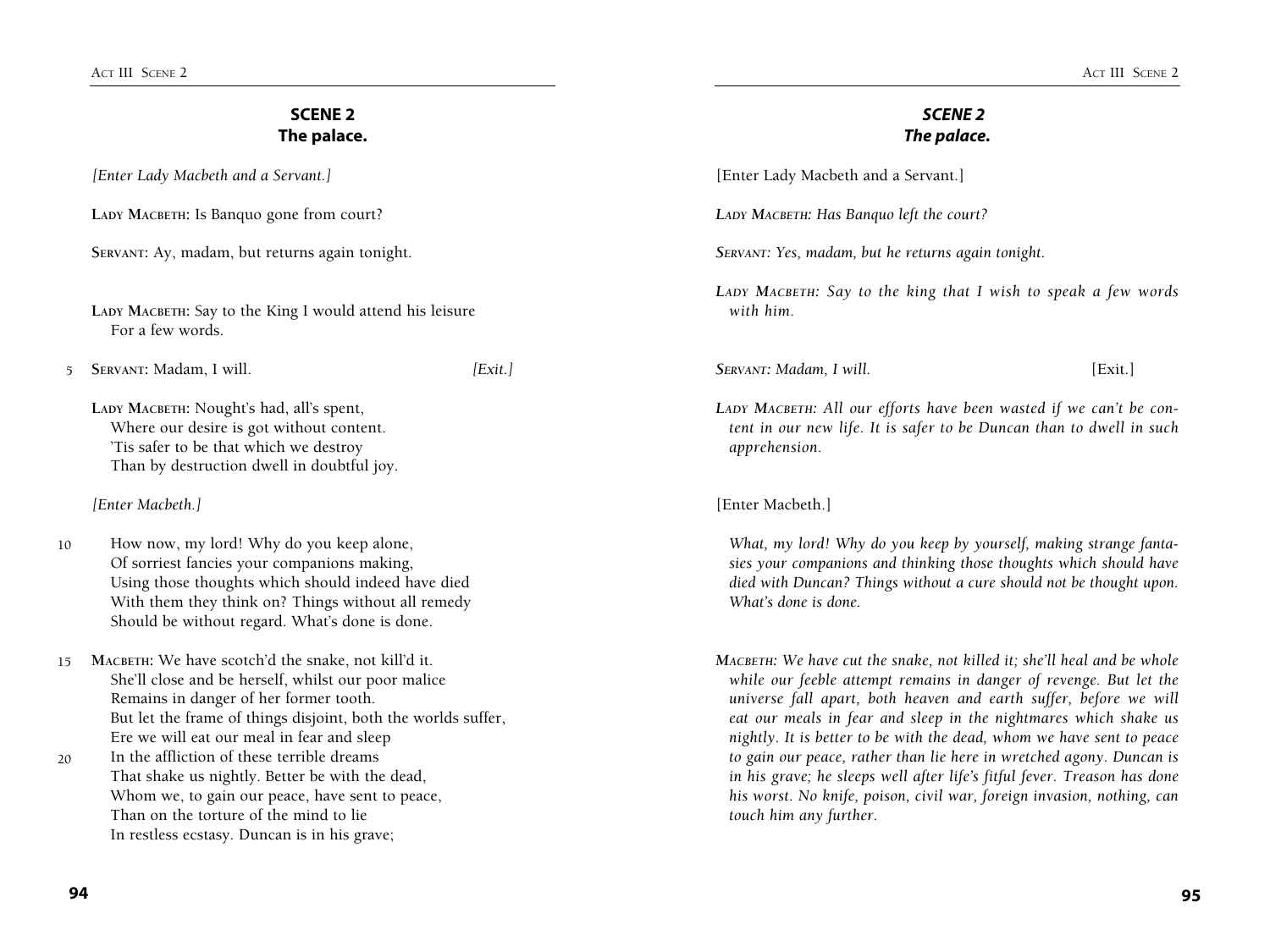20 **All:** Double, double, toil and trouble;Fire burn and cauldron bubble.

> THIRD WITCH: Scale of dragon, tooth of wolf, Witch's mummy, maw and gulfOf the ravin'd salt-sea shark,

- $25$ Root of hemlock digg'd i' the dark,Liver of blaspheming Jew,Gall of goat and slips of yewSliver'd in the moon's eclipse,Nose of Turk and Tartar's lips,
- 30 Finger of birth-strangled babeDitch-deliver'd by a drab,Make the gruel thick and slab.Add thereto a tiger's chaudron,For the ingredients of our cauldron.
- 35 **All:** Double, double, toil and trouble;Fire burn and cauldron bubble.
	- **Second Witch:** Cool it with a baboon's blood,Then the charm is firm and good.

*[Enter Hecate to the other three Witches.]* 

40 **Hecate:** O, well done! I commend your pains,And everyone shall share i' the gains.And now about the cauldron sing,Like elves and fairies in a ring,Enchanting all that you put in.  *[Music and a song, "Black spirits." Hecate retires.]* 

45 **Second Witch:** By the pricking of my thumbs,Something wicked this way comes:Open, locks,Whoever knocks!

*All: Double, double, toil and trouble; fire burn and cauldron bubble.* 

*Third Witch: A scale from a dragon, a wolf's tooth, a witch's mummy, the stomach and gullet from a ravenous shark from the sea, root of hemlock dug in the dark, the liver from a blaspheming Jew, gallbladder of goat and slips of evergreen slivered in the eclipse of the moon, nose of Turk and a Tartar's lips, a finger of a birth-strangled babe delivered in a ditch by a whore: make our gruel thick and sticky. Add to it a tiger's entrails for the ingredients of our cauldron.*

*All: Double, double, toil and trouble; fire burn and cauldron bubble.* 

*Second Witch: Cool it with a baboon's blood; now the charm is firm and good.* 

[Enter Hecate to the other three Witches.]

*Hecate: O, well done! I commend your efforts, and everyone shall share in the gains. And now sing about the cauldron like elves and fairies in a ring, enchanting all that you have placed there.*  [Music and a song, "Black spirits." Hecate retires.]

*Second Witch: By the pricking of my thumbs, something wicked this way comes. Locks, open for whomever knocks!*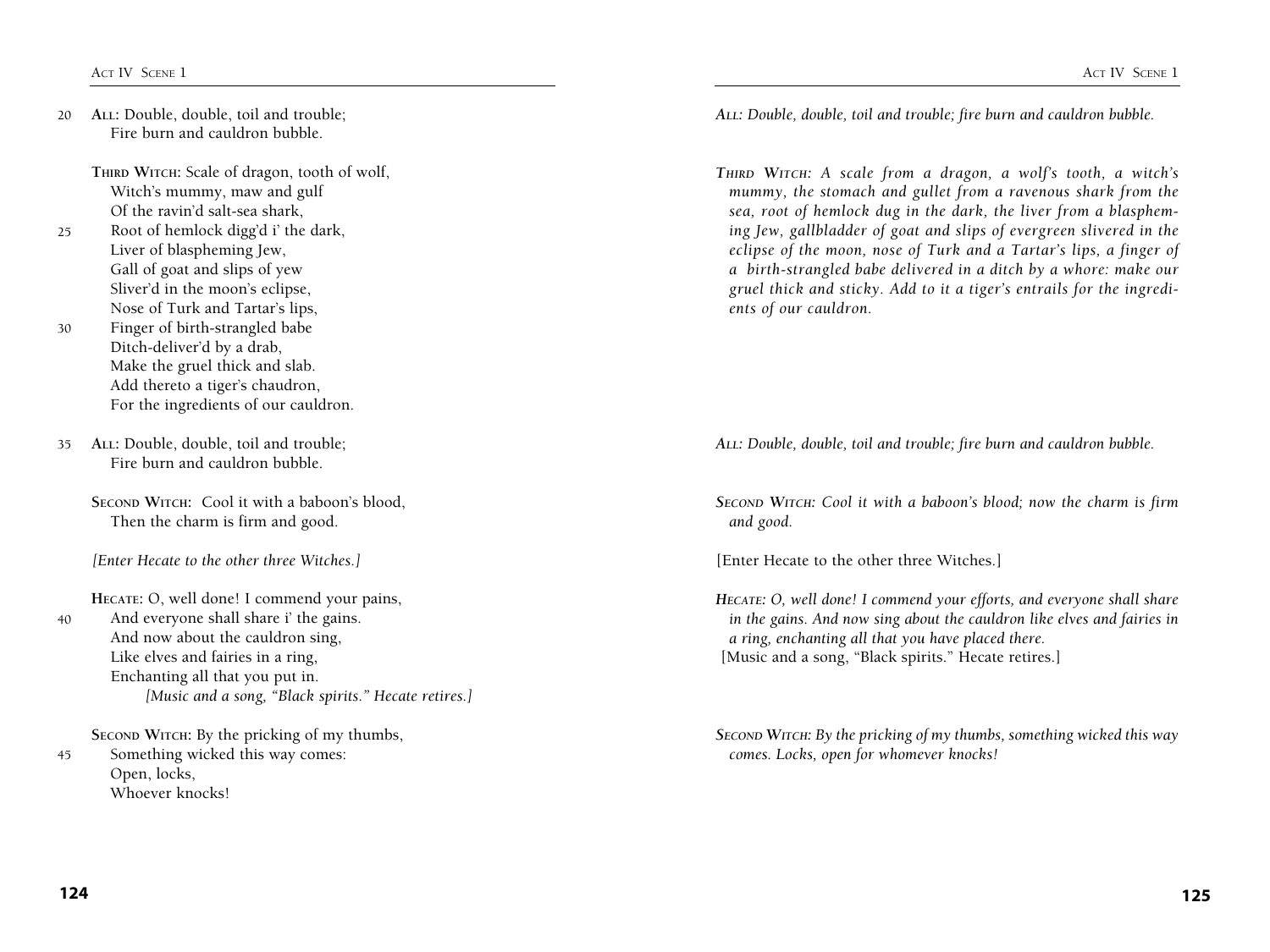**Doctor:** How came she by that light?

GENTLEWOMAN: Why, it stood by her. She has light by her continually; 'tis her command.

20 **Doctor:** You see, her eyes are open.

GENTLEWOMAN: Ay, but their sense is shut.

**Doctor:** What is it she does now? Look how she rubs her hands.

GENTLEWOMAN: It is an accustomed action with her, to seem thus washing her hands. I have known her continue in this a quarter of an hour.

**Lady Macbeth:** Yet here's a spot.

**Doctor:** Hark, she speaks! I will set down what comes from her, to satisfy my remembrance the more strongly.

30 LADY MACBETH: Out, damned spot! Out, I say! One-two--why then 'tis time to do't. Hell is murky. Fie, my lord, fie! A soldier, and afeard? What need we fear who knows it, when none can call our power to account? Yet who would have thought the old man to have had so much blood in him?

**Doctor:** Do you mark that?

35 LADY MACBETH: The Thane of Fife had a wife; where is she now? What, will these hands ne'er be clean? No more o' that, my lord, no more o' that. You mar all with this starting.

**Doctor:** Go to, go to; you have known what you should not.

**Gentlewoman:** She has spoke what she should not, I am sure of that. Heaven knows what she has known.

*Doctor: How did she come by that light?* 

*Gentlewoman: Why, it stood by her. She has light by her at all times. It is her order.*

*Doctor: You see, her eyes are open.* 

*Gentlewoman: Yes, but they do not see.* 

*Doctor: What is it she does now? Look how she rubs her hands.* 

*Gentlewoman: It is an accustomed action with her, to pantomine washing her hands. I have known her to continue in this for a quarter of an hour.* 

*Lady Macbeth: Yet here's a spot.* 

- *Doctor: Hark, she speaks! I will write down what she says to satisfy my memory.*
- *Lady Macbeth: Out, damned spot! Out, I say! One–two–why then it is time to do it. Hell is murky. Shame, my lord, shame! A soldier, and afraid? Why do we fear who knows what we have done, when no one can equal our power? Yet who would have thought the old man would have had so much blood in him?*

*Doctor: Do you note that?* 

*Lady Macbeth: The lord of Fife had a wife; where is she now? What, will these hands never be clean again? No more of that, my lord, no more of that. You destroy the mood with this strange fit.*

*Doctor: Enough. Enough. You know what you should not.*

*Gentlewoman: She has spoken what she should not, I am sure of that. Heaven knows what she has known.* 

 $40$ 

 $25$